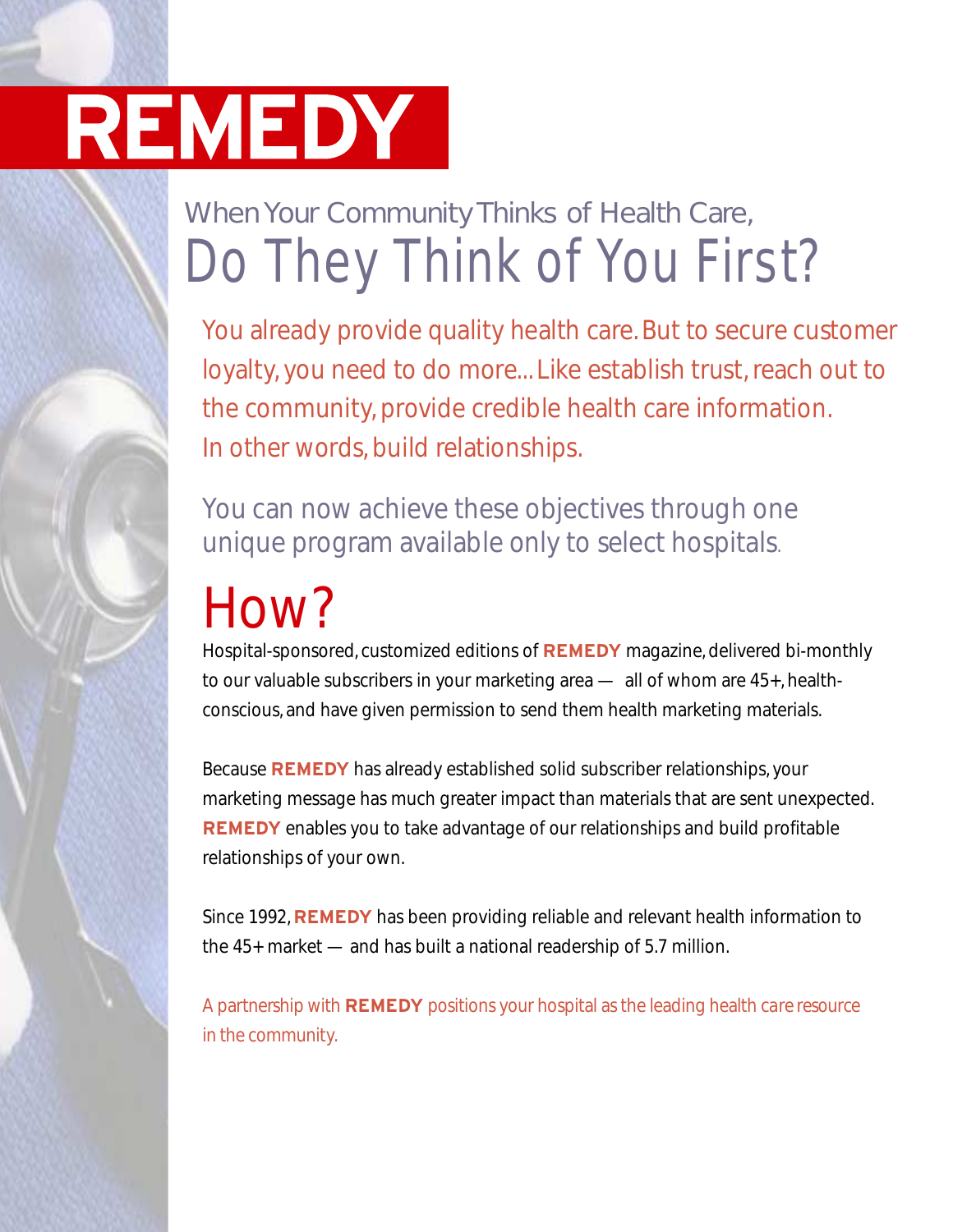### At-A-Glance

### The Nation's Third Largest Consumer Health Magazine

- **Quarterly circulation: 2.2 million\***
- **Total readership: 5.7 million\*\***
- **In publication since 1992**

#### Bi-monthly Distribution

- **• 1.9 million homes**
- **• 75,000 doctors' offices (4 copies per)**



#### The Only Consumer Health Magazine Dedicated Exclusively to the 45+ Market

- **• The largest, fastest-growing, and most prosperous age segment**
- **• Spends more on health care than any other group**

#### Permission Marketing Model

- **Step 1: Readers opt in to a subscription by providing key household health information**
- **Step 2: REMEDY promises a free subscription, additional relevant health information, and a strict privacy commitment**
- **Result: Readers are more receptive to marketing messages seen in REMEDY**

### Award-Winning Health & Wellness Editorial

- **• Covers nutrition, fitness, mind/body, alternative therapies, and the latest in medical news**
- **• More than 25 National Mature Media Awards**

\*ABC, 2002 \*\*MRI, Doublebase 2002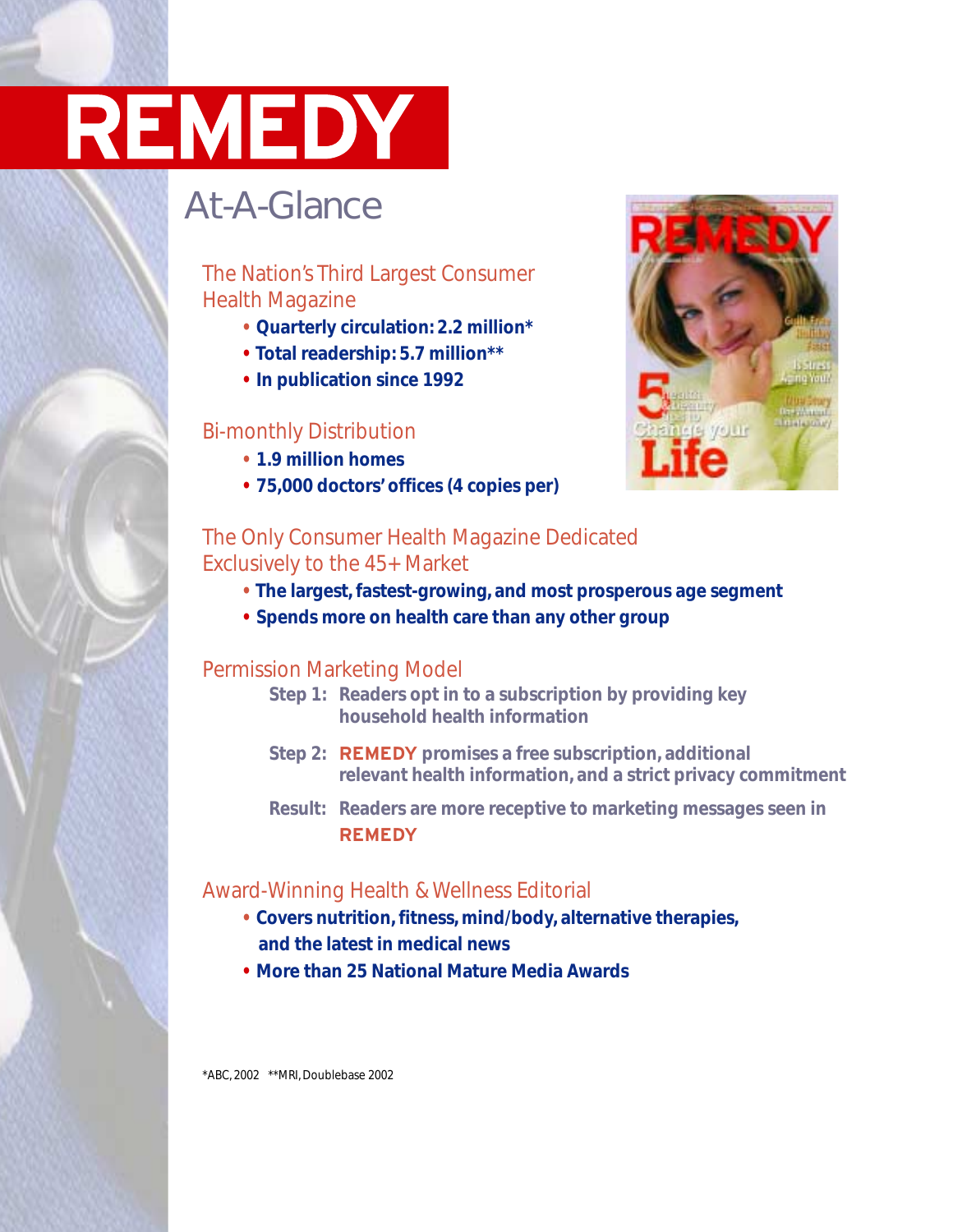### The 45+ Market

### The largest, fastest-growing and most prosperous age segment

You've undoubtedly heard the news: the aging baby boomer population is reshaping the face of the "mature" market. After all, a boomer turns 45 every six seconds. In fact, by 2005, it is expected that 52% of adults in the U.S. will be 45 or older that's 108 million Americans!

But the 45+ market brings with it more than just sheer volume. Today's 45+ consumer is more affluent, active and health-conscious than ever before. They have the financial stability that allows them to spend on what's important — their health care. Plus, they seek information that educates and empowers them to make better health decisions and live longer, healthier lives... yet no other health and wellness magazine focuses on their needs.

**REMEDY** is the only consumer magazine dedicated exclusively to the health and wellness interests of the 45+ age group. As consumers age, their health care needs and spending — increase. By partnering with **REMEDY**, your message is guaranteed to reach the most valuable market in your community.

#### **45+ FAST FACTS**

- **• Currently spans 50% of the adult population\***
- **• Controls more than 70% of the total net worth of U.S. households\***
- **• Comprises 55% of all hospital discharges\*\***



\*U.S. Census, 2000 \*\*Agency for Healthcare Research and Quality, 2000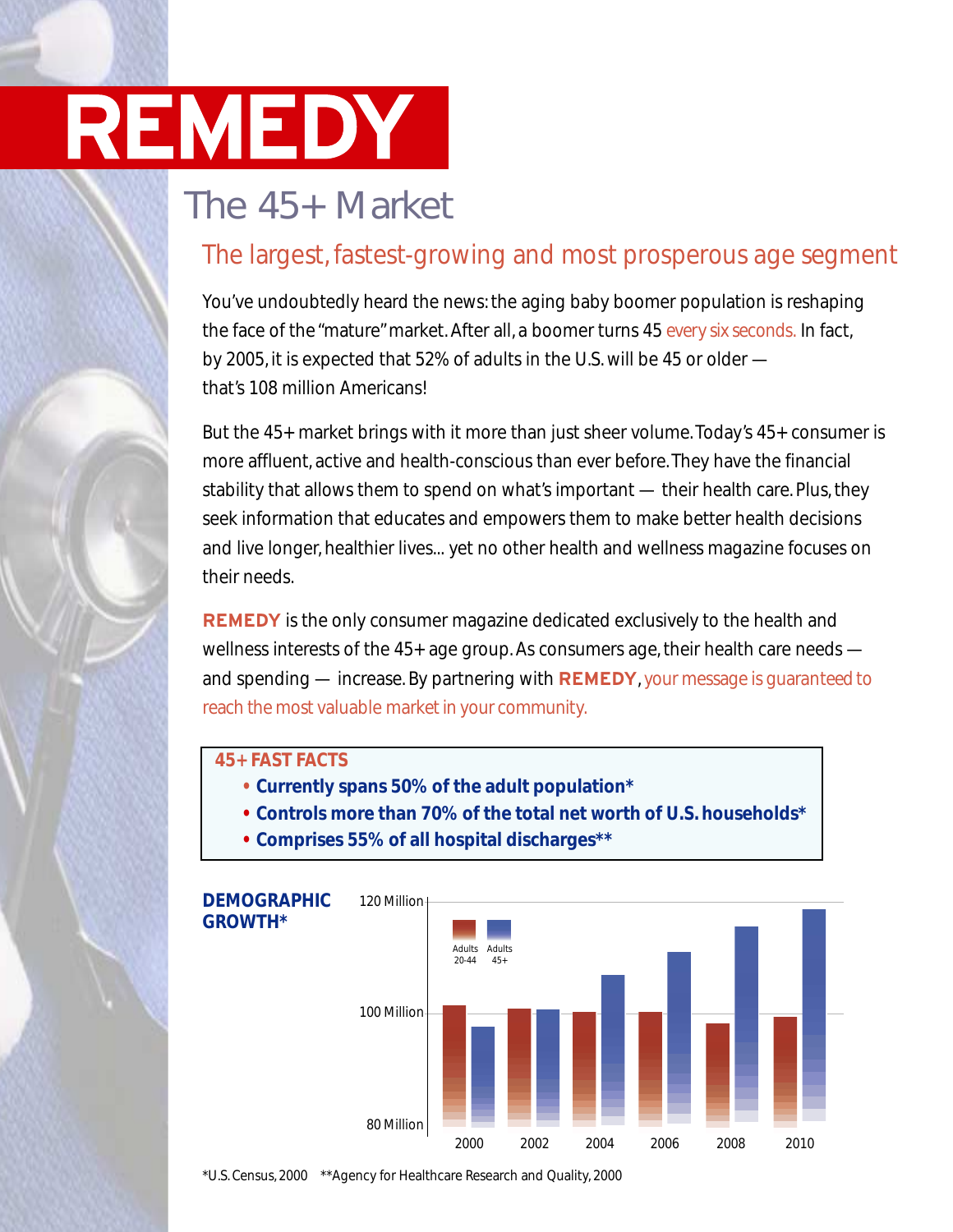## Our Readers = Your Best Prospects

**REMEDY** readers are health-conscious adults aged 45 and older who actively seek health and wellness information that is relevant to their needs.

They realize that maintaining good health is their own responsibility and look to **REMEDY** as their guide to show them the way.



More importantly, **REMEDY** readers are active adults who defy their "mature"status they believe the age they feel is more important than the age they are. And they know that the first step to feeling good is to stay well-informed on health and wellness issues associated with their age.

**REMEDY** is sent only to consumers who meet the following criteria:

- **Adults 45+**
- **Recently responded to direct mail offers**
- **Have or feel at risk for at least one health condition**
- **Subscribe to at least one magazine**

#### **READER DEMOGRAPHICS**

| <b>Median age</b>            | 55        |
|------------------------------|-----------|
| <b>Average value of home</b> | \$171,906 |
| <b>Median HHI</b>            | \$44,061  |
| <b>Married</b>               | 63%       |
| Female                       | 70%       |

Source: MRI Spring 2002

#### **REMEDY** readers are without a doubt the best target for your marketing efforts.

Since they are eager to receive pertinent health care information, your marketing message has a profound impact on some of the most valuable consumers in your community.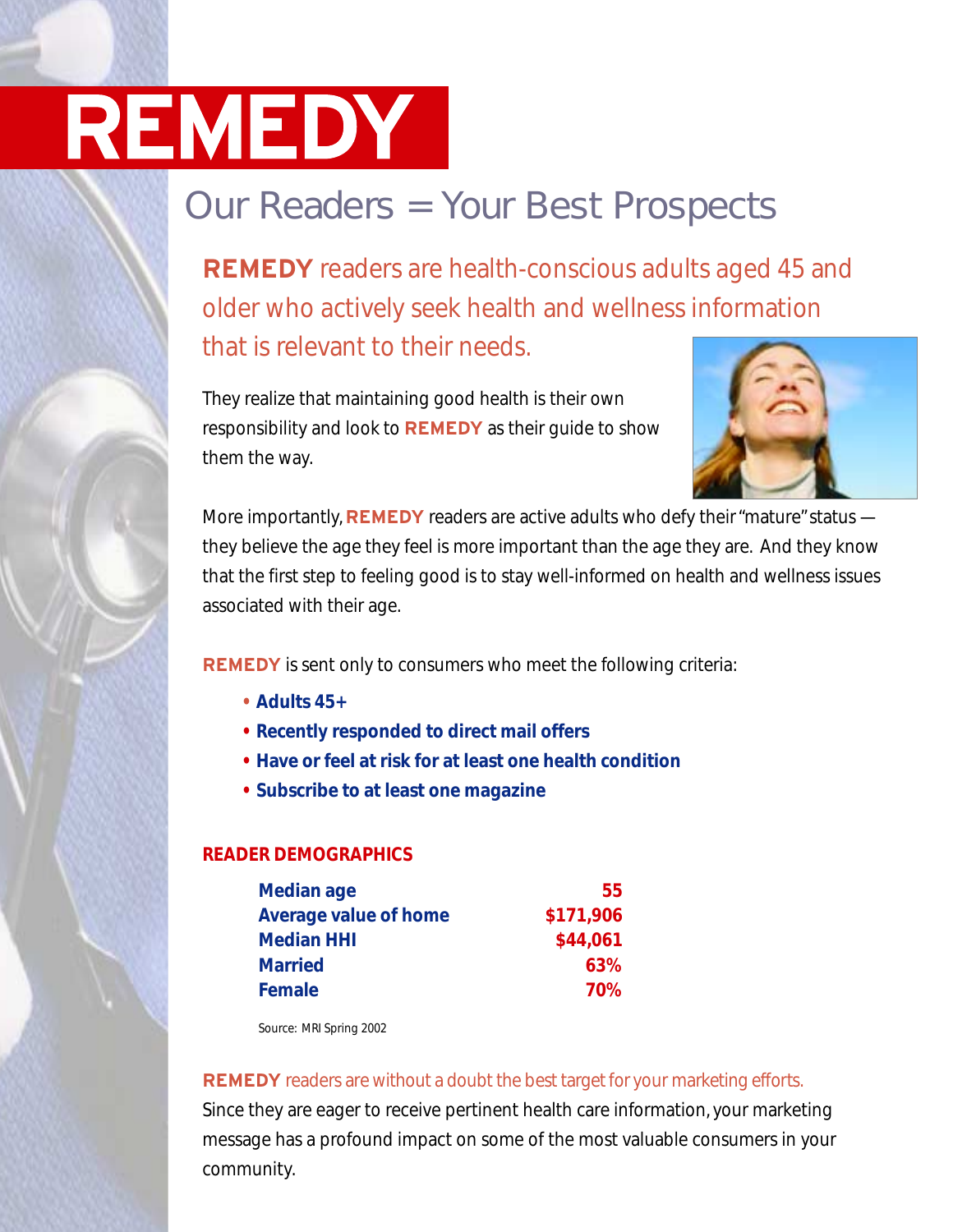## The **REMEDY** Difference: Permission Marketing

"Permission marketing cuts through the clutter and allows a marketer to speak to prospects as friends, not strangers. This personalized, anticipated, frequent, and relevant communication has infinitely more impact than a random message displayed in a random place at a random moment." - Seth Godin

The basic premise of Permission Marketing is that advertising is more effective when consumers give the marketer "permission" to deliver it to them. Target audiences are more receptive to marketing they are interested in receiving than they are to advertising that "interrupts" them.

**REMEDY's success lies in its Permission Marketing program:**

### REMEDY offers subscribers:

- **• Subscription to award-winning health magazine**
- **• Additional health information that is tailored to their needs**
- **• Strict privacy commitment**

### Subscribers "pay" with valuable personal health information:

- **• Existing and potential health conditions**
- **• Prescription & OTC product usage**
- **• Lifestyle habits**
- **• And more**

Subscribers expect and look forward to receiving health information from **REMEDY** because they know it is relevant to their needs. When your hospital sponsors **REMEDY**, they are sure to take notice and remember you when they need health care.



Seth Godin, former VP Direct Marketing for Yahoo!, included REMEDY as a prime example of the success of permission marketing in his best-selling book.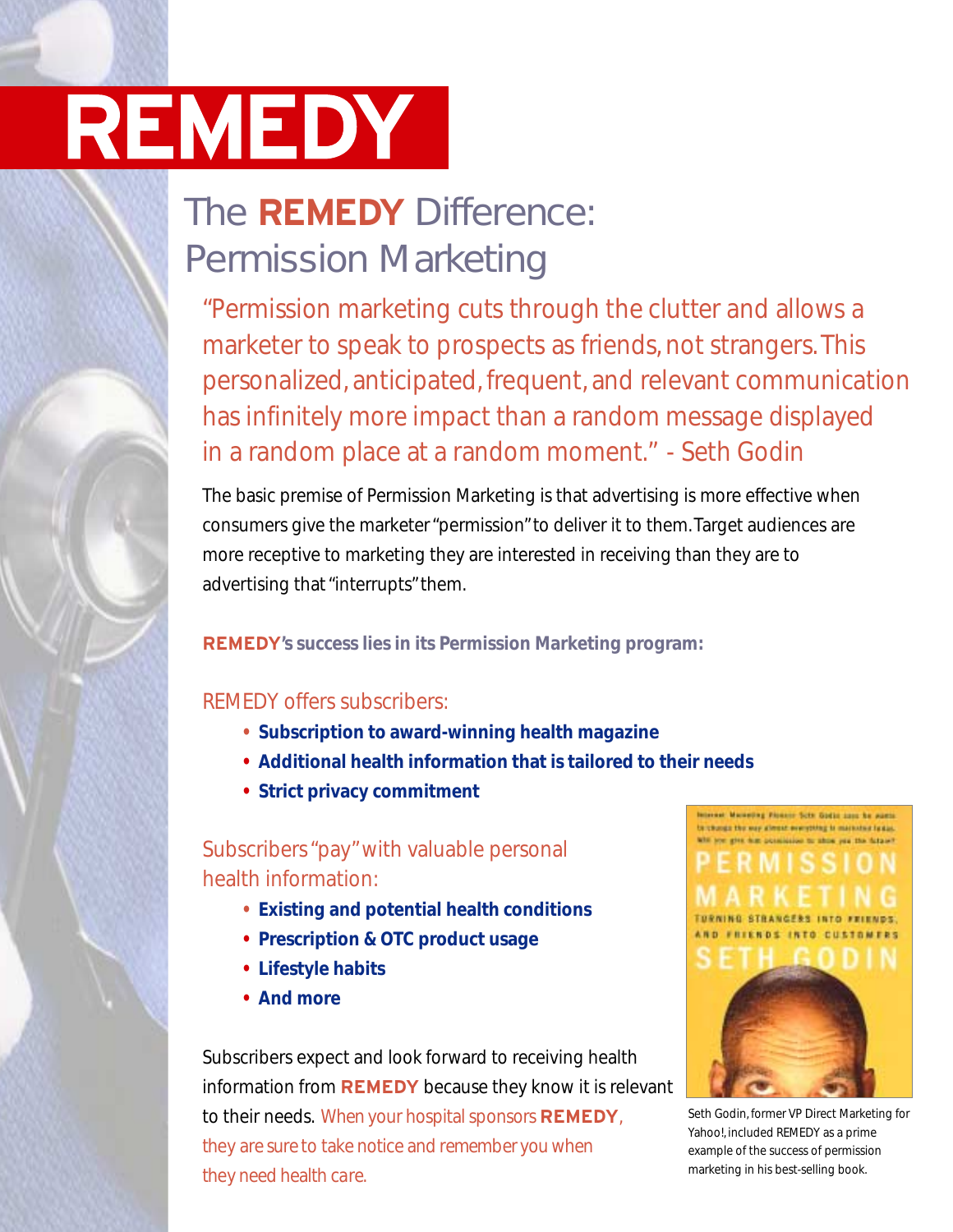## Build Consumer Relationships

### **REMEDY** enjoys a unique relationship with its readers.

They trust **REMEDY** for its consistently reliable health information and strict commitment to privacy. Readers look forward to receiving **REMEDY**— increasing receptivity and responsiveness to marketing messages. That's why most **REMEDY** clients report above-average response rates to their marketing campaigns.

### **THE 3 R'S OF REMEDY**



**Relationship:** Readers trust **REMEDY**, so ...



**Receptive:** they welcome our information into their homes ...



**Responsive:** and respond favorably to marketing messages

Take advantage of the **REMEDY** relationship and build valuable relationships of your own with the most receptive, responsive members of your target audience.



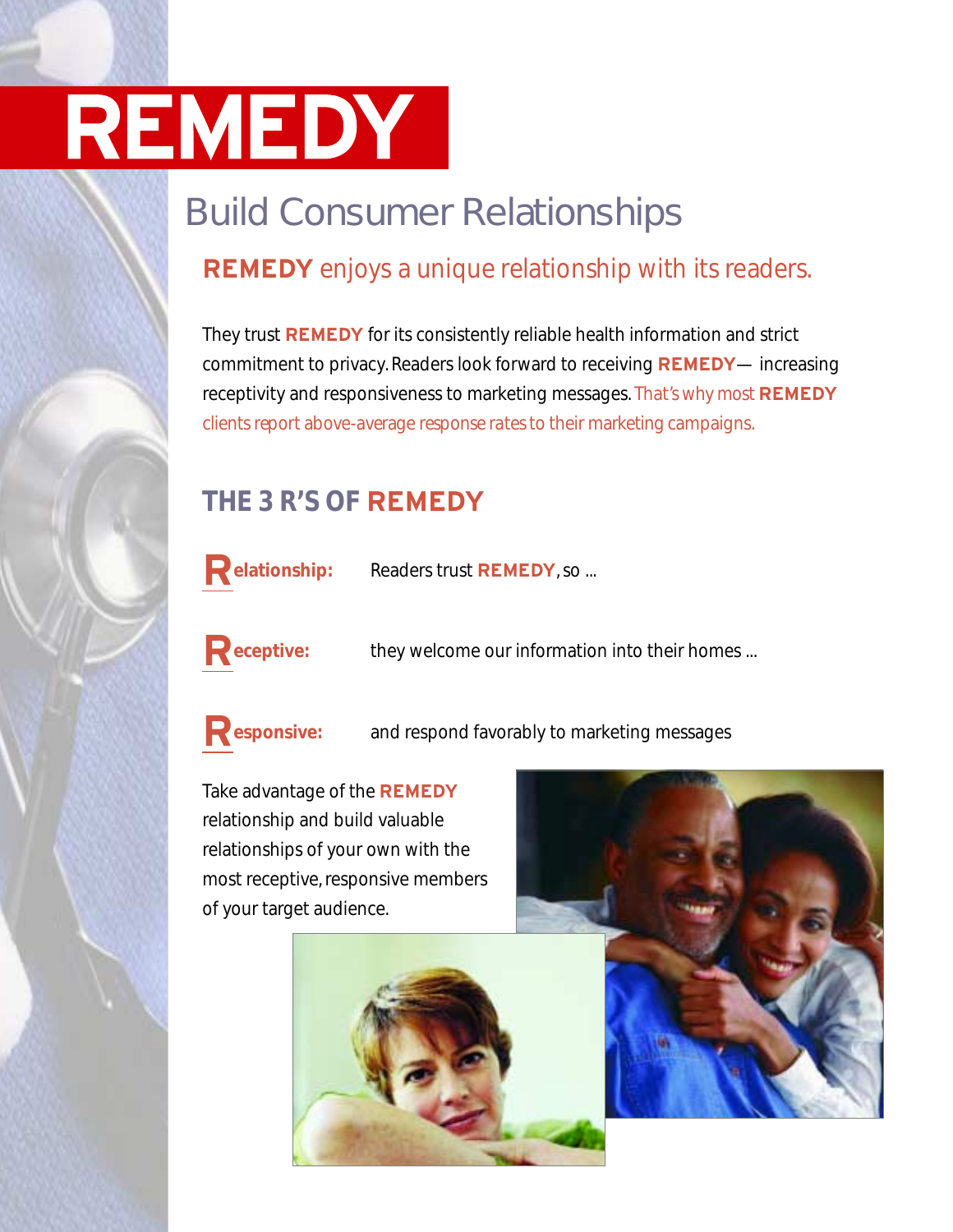## Build Physician Relationships

Strengthen professional connections by distributing **REMEDY** in the offices of your hospital's doctors.

In addition to our in-home delivery, **REMEDY** is distributed in 75,000 high-volume doctors' offices, keeping your hospital top-of-mind among both consumers and physicians in your community.

Physicians welcome **REMEDY** in their waiting rooms. **REMEDY** helps to inform patients on a number of health concerns, thereby stimulating important dialogue between doctors and their patients.





**Be sure to ask how many physicians you can reach in your area!**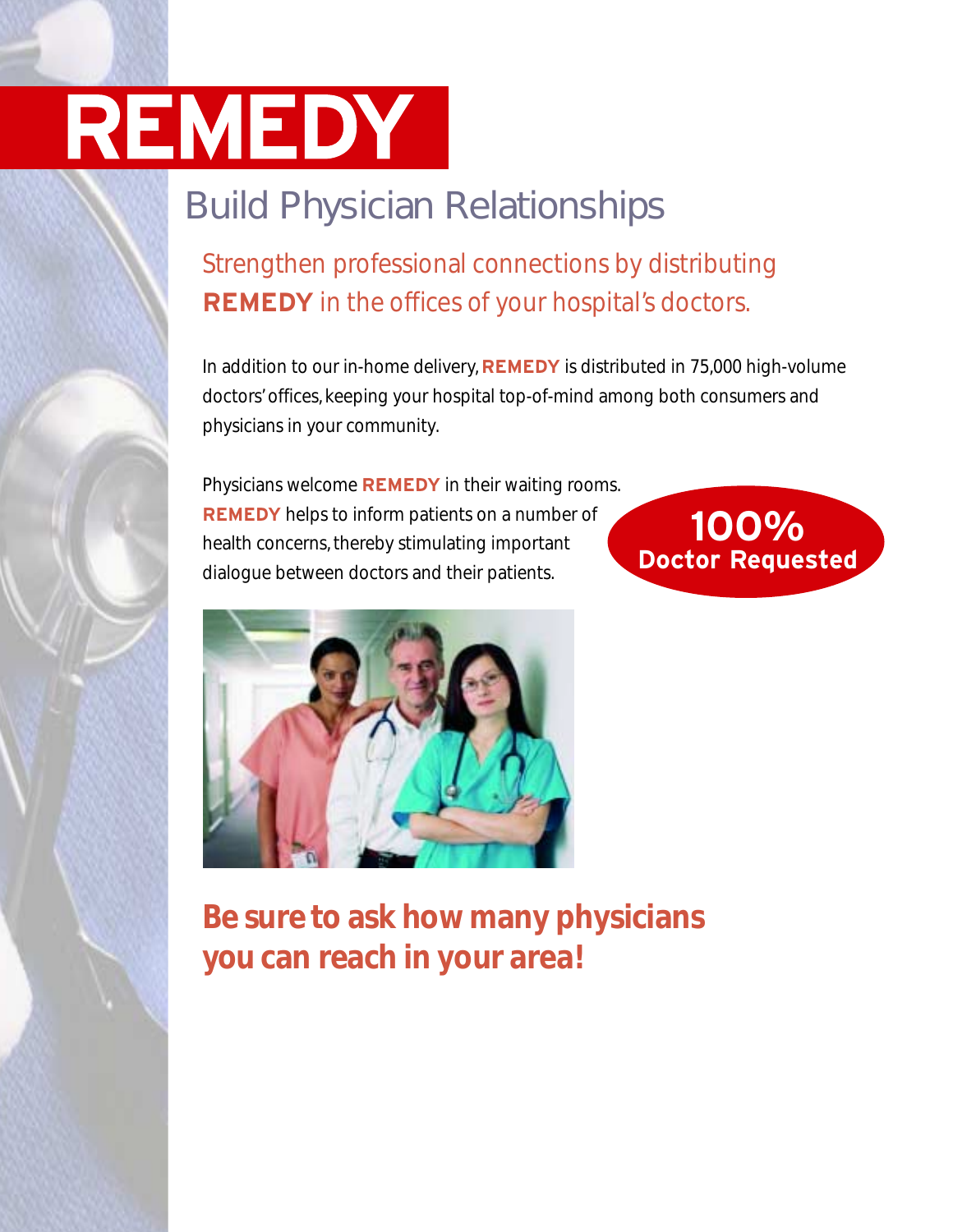## Award-Winning Editorial

**REMEDY** covers a wide range of health topics of interest to the 45+ age group — including nutrition, fitness, mind/body, alternative therapies, and the latest in medical news.

#### **EDITORIAL MISSION**

As the only consumer health magazine dedicated exclusively to adults aged 45 and up, **REMEDY** offers this ever-expanding group the knowledge they need to take charge of their well-being.

Our goal is to help them become wise healthcare consumers and to have the knowledge and tools they need to remain active and vital. We strive to motivate readers not only to maintain optimum health as they age, but to increase their enjoyment of life.

In short, **REMEDY**'s mission is to establish a relationship with readers as their most trusted resource for health-related advice and support.

Our ultimate goal is to uphold and strengthen our reputation as the health and wellness authority for Americans aged 45 and up.







**REMEDY** is the proud recipient of more than 25 National Mature Media Awards.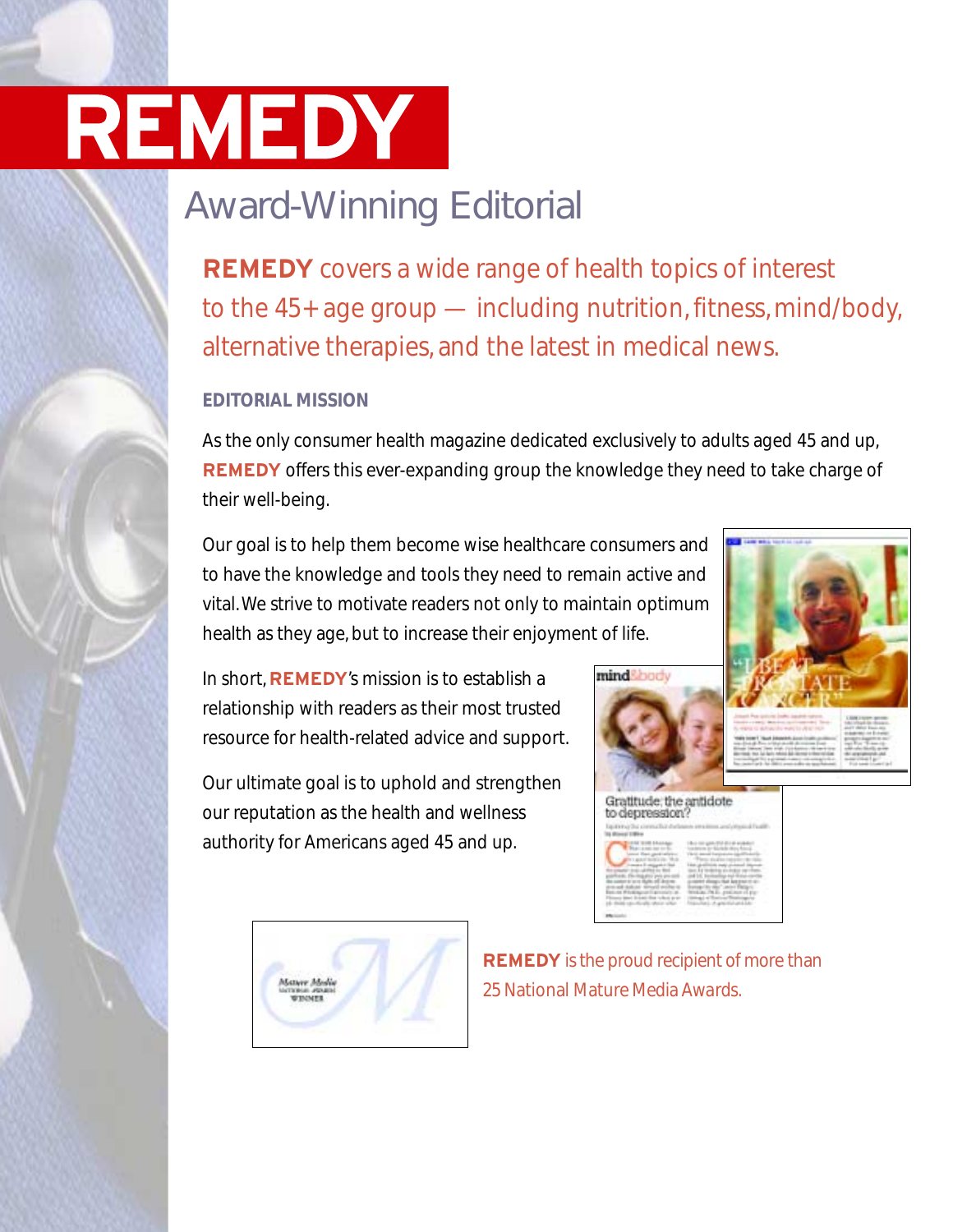### Research

### Subscriber Study: Readers Applaud **REMEDY**

In 2001, we conducted a national survey among **REMEDY** subscribers to measure opinions regarding the magazine. Here are some of the exceptional results:

| <b>SATISFIED READERS</b>                                                 |            |
|--------------------------------------------------------------------------|------------|
| Were satisfied overall with Fall 2001 issue                              | 84%        |
| <b>REMEDY IS A TRUSTED HEALTH AUTHORITY</b>                              |            |
| Say REMEDY is a magazine they trust                                      | 88%        |
| Believe REMEDY is an authority on health issues                          | <b>74%</b> |
| Think REMEDY contains articles that are believable                       | 98%        |
| <b>ADVERTISING FOUND IN REMEDY IS EFFECTIVE</b>                          |            |
| Think REMEDY has credible advertising                                    | <b>77%</b> |
| <b>READERS ACT</b>                                                       |            |
| Will discuss information found in REMEDY with friends/relatives          | 80%        |
| Will discuss information found in REMEDY with their health care provider | 57%        |
|                                                                          |            |

### Actions Speak Louder!

**REMEDY** readers also take action after seeing health and wellness marketing:

**RESPONSE TO AD\***

|                                        | Index |
|----------------------------------------|-------|
| • Returned free sample card            | 338   |
| • Returned card to request information | 294   |
| • Find magazine ads of personal value  | 142   |
| • Made appointment to see a doctor     | 137   |

\* MARS 2002 OTC/DTC Study

The results are clear: When you partner with **REMEDY**, you reach the most receptive and responsive members of your community.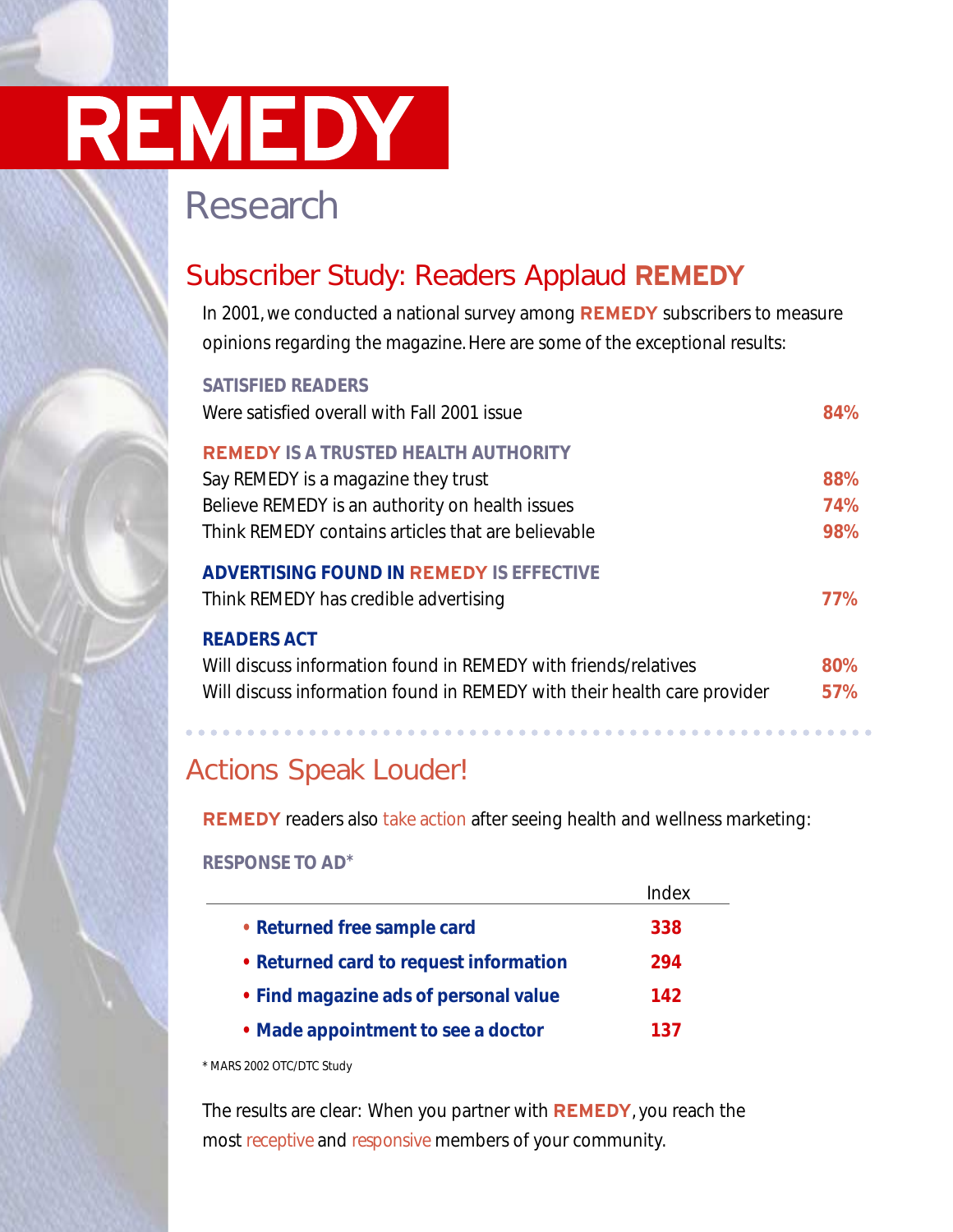### Base Program: Visibility + Flexibility = Results

### Our base program offers exclusive sponsorship of **REMEDY**, delivered to subscribers in the zip codes of your choice.

Your hospital receives premium positioning in each issue: logo on the cover, plus inside cover and two back covers for your personal marketing message. This flexible program gives you the option of sponsoring from one to the full six issues per year.

**Cover**  REMEDY cover with hospital name & logo, positioning your hospital as the magazine provider





**Inside Front Cover** "Welcome message" from your hospital's management, customized for each edition, communicating hospital mission, commitment to the community, etc.

**Award-Winning Editorial** Top quality healthcare content provided to the community in a manner far less costly than could be achieved by your hospital alone



### **Inside Back Cover**

Can feature your calendar of events or specific local resources and programs, making the magazine a handy resource

|               | <b>EVENTS Calenda</b>       |                     |
|---------------|-----------------------------|---------------------|
|               |                             |                     |
|               | <b><i><u>Romano</u></i></b> | 구부                  |
| <u>inter</u>  | and the property            | T.<br><b>SINE H</b> |
|               | m yr                        |                     |
|               | كالم                        | as b                |
|               | $-200$                      |                     |
|               |                             |                     |
| <b>CONTRA</b> | m<br>$-$                    | <b>Salvis</b>       |
|               |                             |                     |



**Back Cover** Can carry an advertisement of your own selection.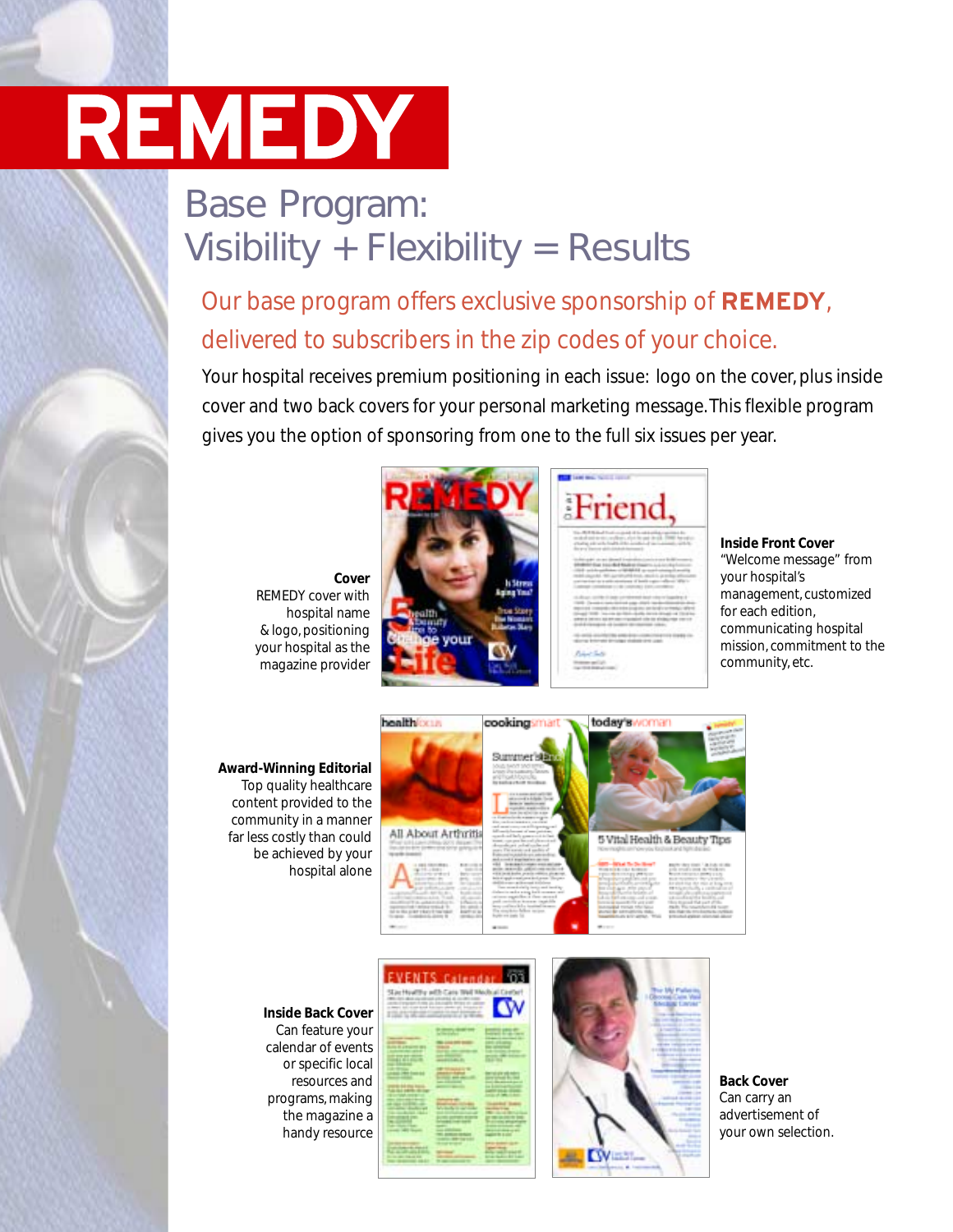## Build Relationships Through **REMEDY**

All hospital marketers want to get their messages in front of target consumers. In fact, they must, in order to stay alive. The only problem is - do consumers want marketing messages?

In the case of **REMEDY** magazine, they do. We know because they've told us. They've told us about their health conditions, lifestyle habits, prescription drug usage, OTC product usage, and more. Our reader relationships are unparalleled - we consistently deliver quality health information, and they trust us.

Even better, our subscribers are the ideal target for health care providers-they are all 45+, health-conscious, and have a history of responding to marketing offers.

**Make our loyal customers your loyal customers** by sponsoring **REMEDY** magazine in your marketing area. Each customized issue is designed to position your hospital as the community leader in health education and allows you to:

- **• Build relationships with the most valuable consumers in your community**
- **• Build relationships with physicians through our doctors' office program**
- **• Partner with a nationally recognized leader in health education**
- **• Save time and money and increase your marketing ROI**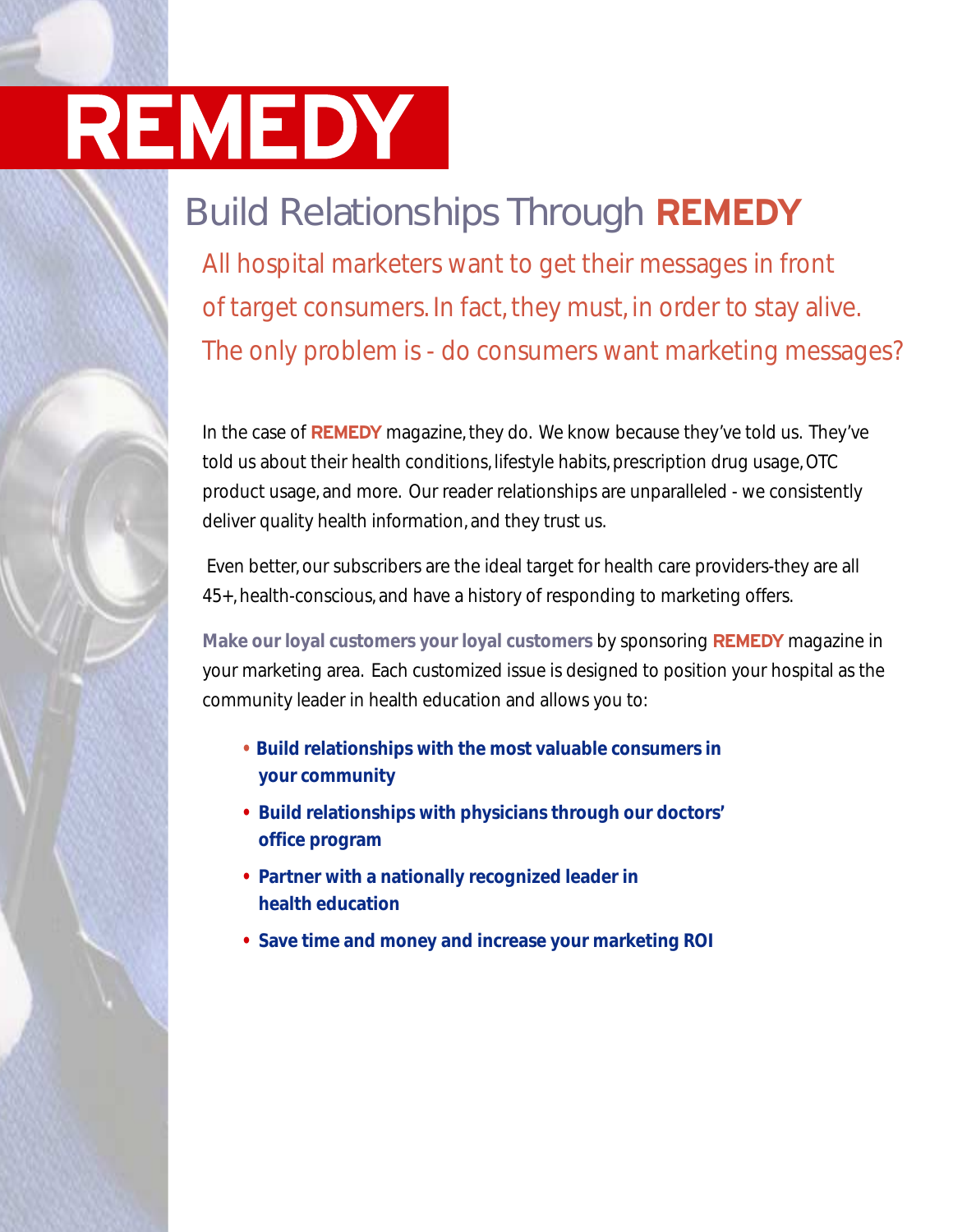## Option: Special Sections

In addition to our base program, **REMEDY** offers special sections designed for additional marketing messages.

These sections will be inserted within **REMEDY** editorial pages, and all writing and design is conveniently provided by **REMEDY**.

You can use special sections to incorporate some of your current marketing programs, thereby freeing up more of your marketing dollars. For example, hospitals can use these sections for:

- **• Promoting open enrollment programs**
- **• Newsletter distribution**
- **• Foundation events and donation campaigns**
- **• "Center of Excellence"promotions**
- **• Raising awareness about health issues**

And when you use **REMEDY** special sections in place of current direct mail programs you can:

- **• Reduce marketing expenditures**
- **• Reduce postage costs**
- **• Reduce printing costs**
- **• Increase efficiency**

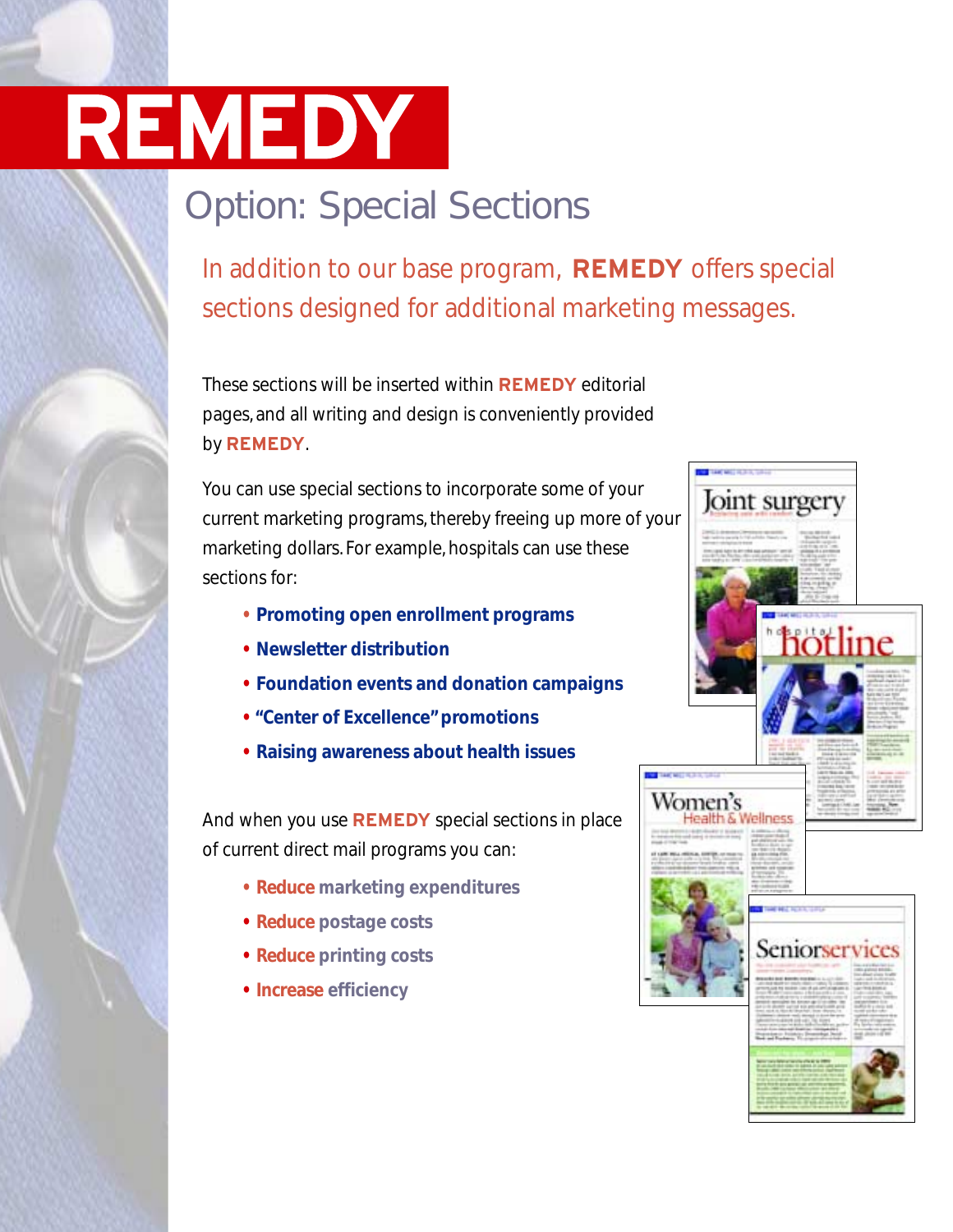## Option: Delivery to Your Database

Secure the loyalty of your existing customers by providing them with up-to-date hospital news through **REMEDY**.

**REMEDY** also gives you the option of sending your sponsored editions to members of your current database who are aged 45+.

Delivering **REMEDY** to your hospital database enables you to:

- **• Increase direct marketing efficiency Permission marketing allows you to refine your database and send only to consumers who want your material**
- **• Increase customer retention rates**
- **• Provide your community with credible health information through a leading national health magazine**
- **• Complement or replace current patient initiatives— enabling you to save on postage and printing costs**



**REMEDY** will compare your database with ours to ascertain any duplicate households, then "de-dupe"the list to eliminate overlap.

Your customers will be delighted to receive an attractive, full-color magazine filled with striking photo spreads, celebrity roundups, and a wealth of pertinent health features and articles... all coming free of charge from your hospital.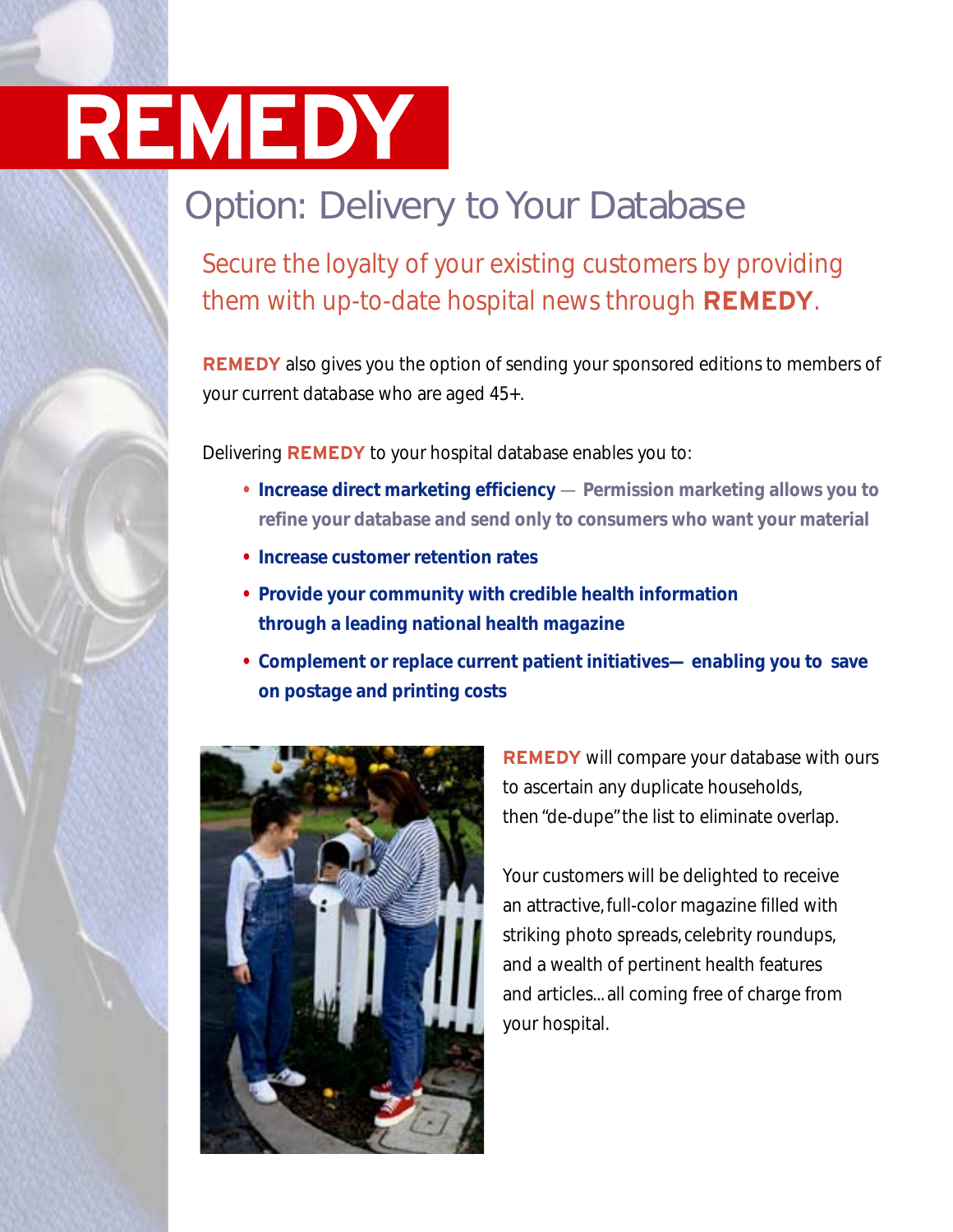## Option: Polybag Onserts

### Research your target audience through attention-grabbing polybag onserts.

Polybag your promotional materials with **REMEDY** and deliver them only to the target households that meet your hospital's selection criteria. An extensive range of health profiles is available and can be customized to support your marketing strategy.

Database profiles can include any combination of the following:

- **• Health Conditions Have or Feel at Risk**
- **• Health Product & Prescription Drug Usage**
- **• Lifestyle Habits**
- **• Demographics**
- **• Geographics**

Combine your polybagged promotional materials with our base program to achieve maximum impact of your marketing message. When your promotional materials arrive at the homes of your target consumers, they read them and respond.



Plan for a fought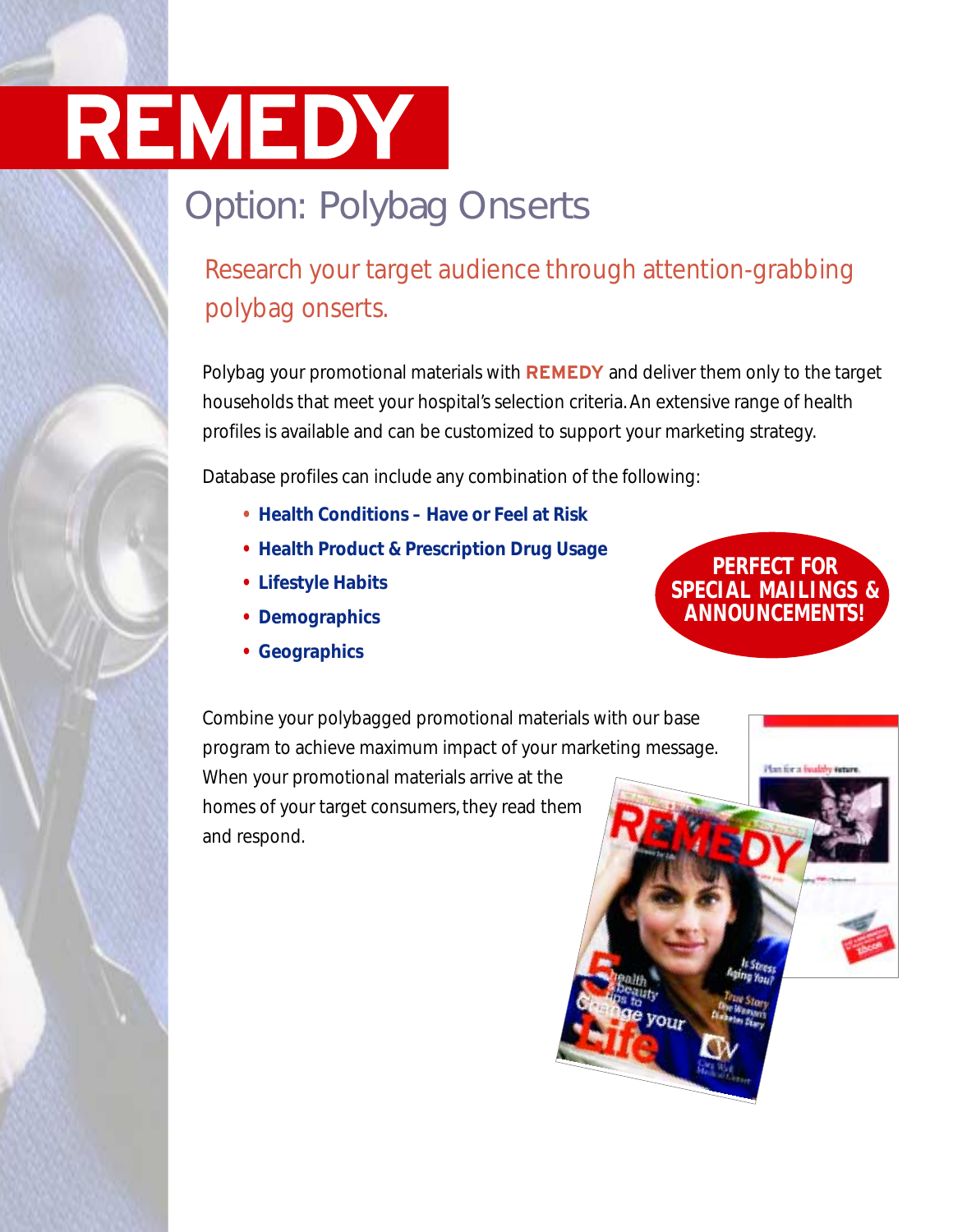## ROI You Can Count On

### **REMEDY** prides itself on achieving superior response rates and return on investment for its clients.

In fact, **REMEDY** consistently outperforms other direct marketing vehicles and traditional media.

You can't find a more cost-effective direct marketing program that offers the visibility, flexibility, and high-quality households as **REMEDY**. Our base program starts at just \$ .25 per household—that's less than the price of a stamp! And unlike other programs, this price includes postage.

We know ROI is important to you, too. **REMEDY** can match its subscriber files to hospital admission records to help you assess program effectiveness. This process enables you to determine:

- **• REMEDY subscribers who use your hospital's services for the first time**
- **• REMEDY subscribers who increase their use of your hospital's services**

Plus, **REMEDY** can help you maintain the loyalty of subscribers who currently use your hospital's services.

Partner with a proven performer. We're confident you'll like the results.

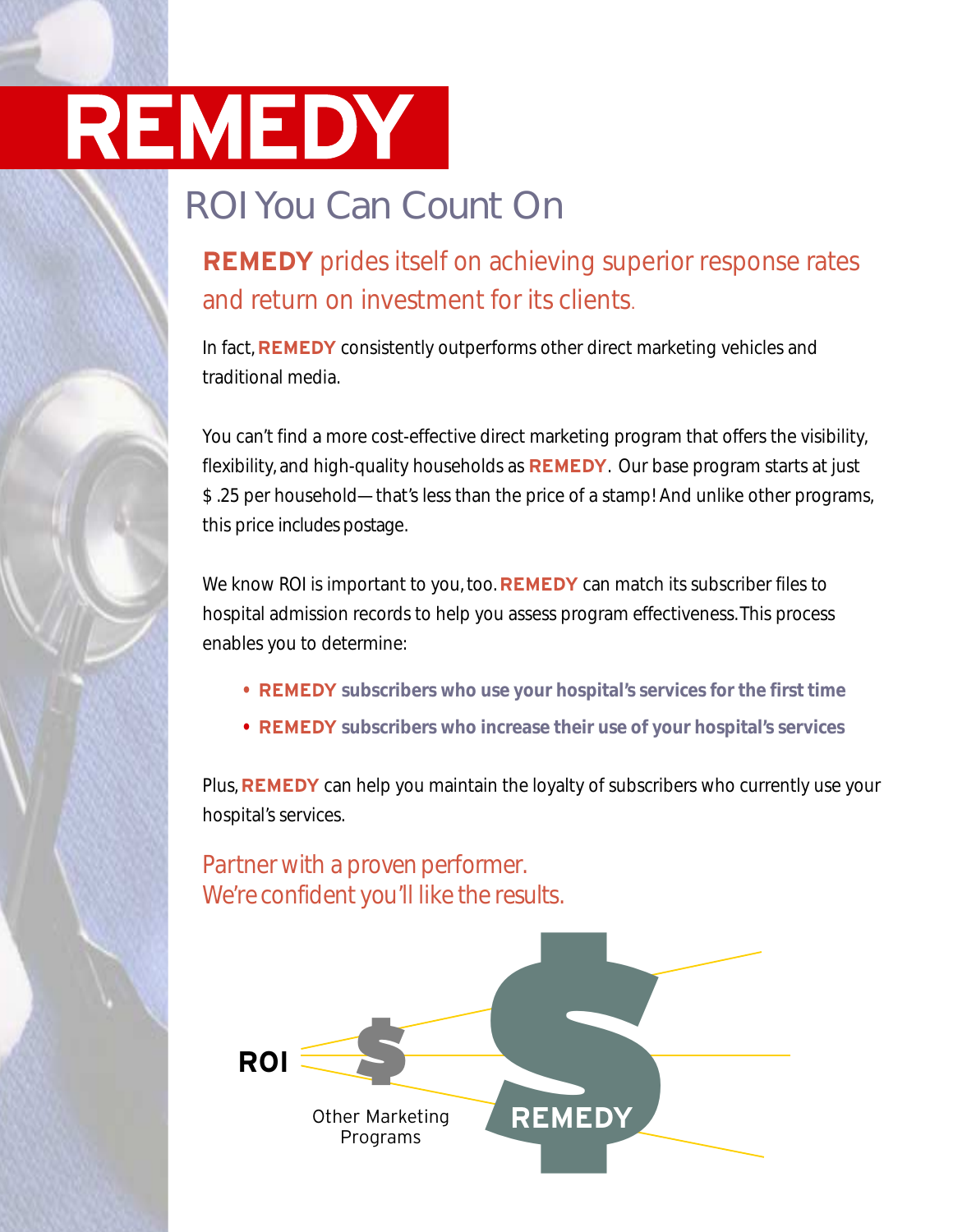## About MediZine, Inc.

### **REMEDY** is published by MediZine, Inc., a recognized leader in consumer health education since 1993.

In addition to **REMEDY**, the company publishes MediZine Healthy Living and Diabetes Focus, the nation's largest consumer health magazine and largest diabetes magazine, respectively. Both are distributed at the "Point of Care"- at the pharmacy counter in more than 60 major drug stores, supermarkets, and mass merchandiser retail chains nationwide.

MediZine, Inc. also owns and operates REMEDYDirect, one of the largest consumer health databases in the country. REMEDYDirect offers pinpoint reach to a health marketer's exact target consumers. No other database program contains more comprehensive, volunteered consumer health profiles.

Our interactive Web site, MediZine.com, allows consumers to search our health encyclopedia, get up-to-the-minute health news, review potential health care providers, and access an easy-to-use drug interaction tool. MediZine.com also provides hospitals and retailers — such as Target and Longs Drugs — with access to all of our site's interactive features, customized and integrated into their own e-commerce sites.

In addition, as a combined effort between REMEDYDirect and MediZine.com, all of our readers are given the chance to opt in to a weekly E-newsletter containing practical health and wellness information.

### MediZine, Inc. Mission:

- **• Provide health information that educates consumers and empowers them to make better health decisions and lead healthier lives**
- **• Help health care marketers reach their most valuable, most receptive and most responsive target consumers... and achieve superior returns on their marketing investment**
- **• In the doctor's office, facilitate informed conversations between patients and their doctors about medical conditions, treatment options and necessary lifestyle changes**